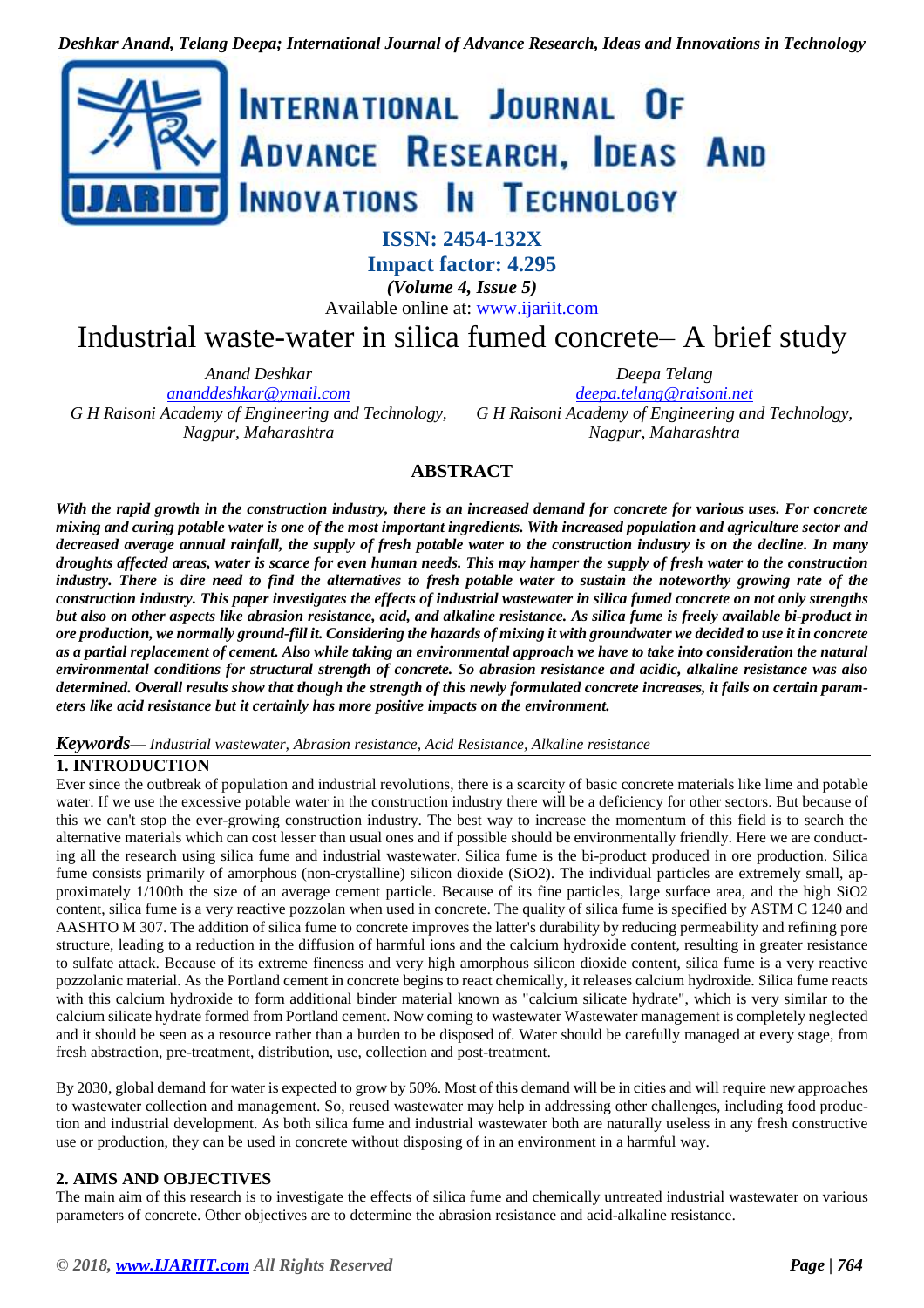# *Deshkar Anand, Telang Deepa; International Journal of Advance Research, Ideas and Innovations in Technology* **3. MATERIALS USED**

## **3.1 Cement**

Cement used was of the Ultratech brand and having a grade of OPC 53. Cement had a fineness of 230 cu.m/kg, standard consistency of 28%, the specific gravity of 3.15 and final setting time of 580 minutes which confirms to IS: 12269-1987.

#### **3.2 Fine Aggregates**

Naturally produced sand in local area confirming to IS 383-1970 was used. Sand had the grading zone II, the specific gravity of 2.61, Fineness modulus of 3.10 and bulking value of 7.8%

#### **3.3 Coarse Aggregates**

Coarse aggregates were of zone II and having impact value of 17%, abrasion value of 23%, Specific gravity of 2.74 and max elongation index of 20 mm

#### **3.4 Silica Fume**

Silica fume used was of class 920D having a particle size of 150 nanometers, consistency of 17mm, the specific gravity of 2.22, and heat reaction of 2mm.

#### **3.5 Water**

Industrial wastewater in Nagpur was used in research. Samples were collected at random sites for an entire week to get the most accurate chemical composition. Visible matters like organic particles, papers, plastics, rubber, and wood were removed by screening and then it was tested for its chemical composition. Water was collected for samples only after that it was prepared in laboratory artificially. Water used in research had the following properties.

| 3.43     | Nitric Acid | 54 ppm    |  |
|----------|-------------|-----------|--|
| 30 ppm   | Phosphate   | $139$ ppm |  |
| 45 ppm   | Sulpher     | $204$ ppm |  |
| 34.6 ppm | Manganese   | 73.5 ppm  |  |
| 21.9 ppm | Starch      | 20 ppm    |  |
|          |             |           |  |

| Table 1: Chemical composition of industrial waste water |
|---------------------------------------------------------|
|---------------------------------------------------------|

#### **4. EXPERIMENTAL PROCEDURE**

All the cubes were casted using silica fume as partial replacement of cement in the proportion of 20% and water cement ratio was varied from 0.45 to 0.49, in the moulds of size 15cm x 15cm x 15cm. Concrete was filled in three layers and trampled in mould by trampling rod. The top of all the cubes was levelled by trowels. Water used in mixing had fresh potable water and industrial waste water in the same proportion. Concrete cubes were removed from moulds after 24 hours. After removing the cubes were placed in a curing tank consisting of fresh water and industrial water in a ration of 1 for 7, 14 and 28 days. After curing cubes were taken out and allowed to dry for 24 hours and then they were taken for testing.

# **5. RESULTS**

#### **5.1 Strength Parameters**

Concrete cubes were tested on a Universal testing machine of 2000KN capacity and tensile testing machine. Results were determined and compared with normal concrete. Following table shows the strengths of concrete for 7 days, 14 days and 28 days respectively.

| Table 2: Comparative strengths of concrete |        |                                   |         |                               |         |         |  |
|--------------------------------------------|--------|-----------------------------------|---------|-------------------------------|---------|---------|--|
|                                            |        | <b>Compressive Strength [MPa]</b> |         | <b>Tensile Strength [MPa]</b> |         |         |  |
|                                            | 7 days | 14 days                           | 28 days | 7 davs                        | 14 days | 28 days |  |
| <b>Normal Concrete</b>                     | 18.05  | 20.65                             | 24.70   | 3.15                          | 3.85    | 4.35    |  |
| <b>Silica Fumed Concrete with</b>          | 19.55  | 22.20                             | 28.35   | 3.35                          | 4.05    | 4.95    |  |
| Industrial waste water                     |        |                                   |         |                               |         |         |  |

# **Table 2: Comparative strengths of concrete**

Above values are average of 3 values taken. As far as water cement ratio is concern from 0.45 to 0.47 strengths goes on increasing and then it gradually decreases. Above values are taken at water cement ratio of 0.47 which gives the best results. The strength of silica fumed concrete is greater because the particle size of silica fume is smaller than cement which allows it to fill up the pores in voids thus giving the concrete more compactness.

#### **5.2 Abrasion Resistance**

Testing the abrasion resistance was necessery because we will use industrial waste water in areas where water is scarce. Water scarce regions like deserts, barren lands generally have high wind flowing rates. Theses winds gradually cause wear on finishing surfaces of structures. For structures like roads, fly-overs, high-rise buildings concrete is the main finishing material which is prone to abrasion. Abrasion resistance test was performed on 28 days cured 150mm x 150mm x 150 mm concrete cubes. Fully cured cubes were buffed by using grinder machine and sand paper blade at four different locations and average depth was considered as final results which are shown in the table.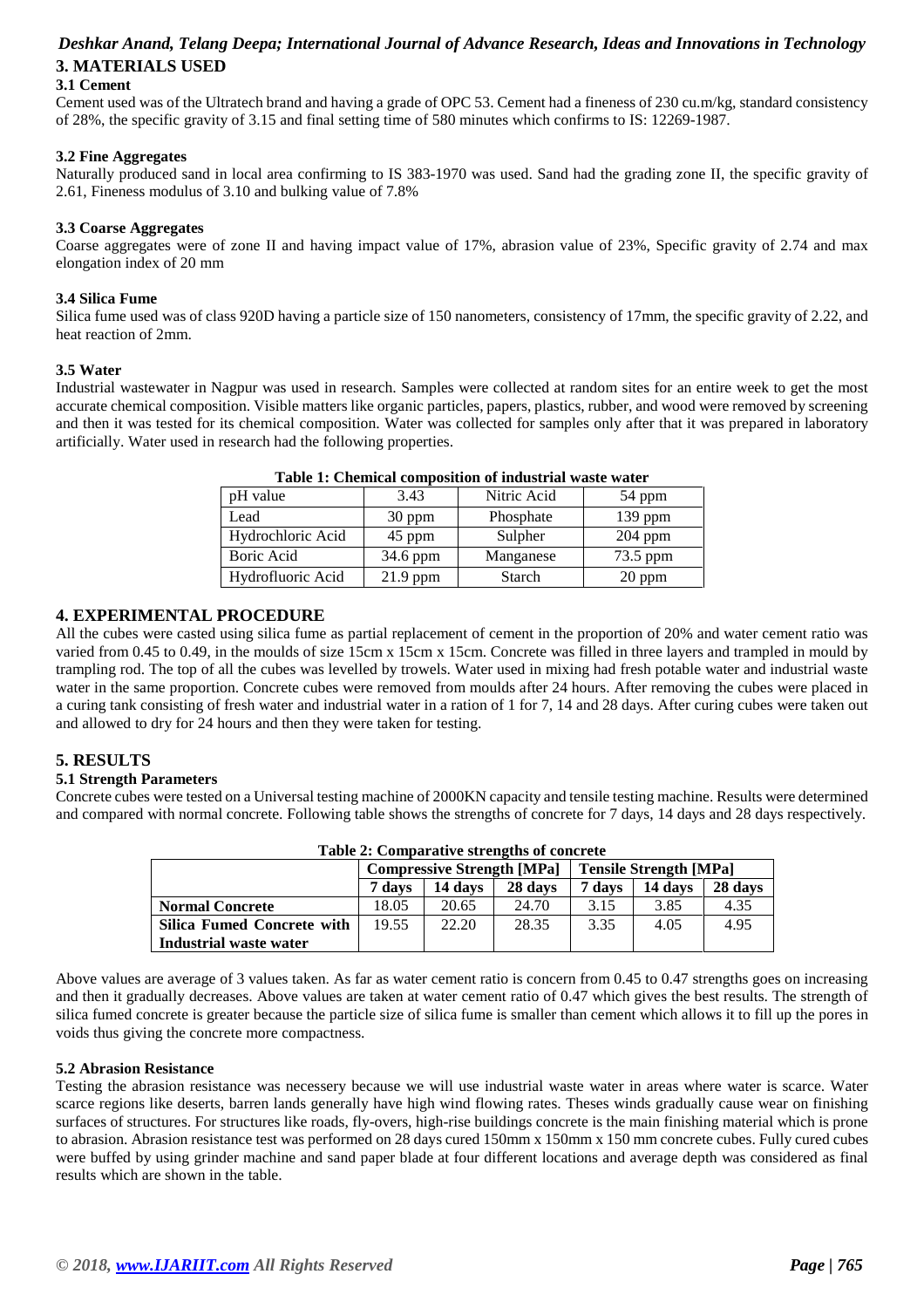## *Deshkar Anand, Telang Deepa; International Journal of Advance Research, Ideas and Innovations in Technology* **Table 3: Comparative abrasion resistance of concrete**

| <b>Normal Concrete</b> | Silica fumed concrete with industrial<br>waste water | <b>Decrease</b>  |        |
|------------------------|------------------------------------------------------|------------------|--------|
| $5.1 \text{ mm}$       | 10 % silica fume                                     | $5 \text{ mm}$   | 1.96%  |
|                        | 15 % silica fume                                     | $4.8 \text{ mm}$ | 5.88%  |
|                        | 20 % silica fume                                     | $3.1 \text{ mm}$ | 39.21% |
|                        | 25 % silica fume                                     | $2.3 \text{ mm}$ | 54.90% |

From the above table, it can be clearly seen that as we increase the % of silica fume abrasion resistance goes on increasing. This is because of the void filling property of silica fume.

#### **5.3 Acid and Alkaline resistance**

For this test, concrete cubes which were cured for 28 days were immersed in 5 % sulphuric acid solution for acid resistance test and 5 % sodium sulphate solution for an alkaline resistance test. This test was necessary because in major seaside metro cities like Mumbai, Chennai, Kolkata there is an abundance of industrial waste water and a shortage of fresh potable water. Also, these cities have many sea-links and other structures that are permanently in sea water which is mildly saline and acidic in many regions due to pollution. Cubes were tested for compressive strength and results are drawn in tabular form.

| Tudio 41 Combardin'i acid ami amamin' romanice or concrete |                                          |                 |         |                            |                                       |                 |            |  |
|------------------------------------------------------------|------------------------------------------|-----------------|---------|----------------------------|---------------------------------------|-----------------|------------|--|
| Acid resistance                                            |                                          |                 |         | <b>Alkaline resistance</b> |                                       |                 |            |  |
| <b>Normal</b>                                              | Silica fumed concrete with industrial    |                 |         | <b>Normal</b>              | Silica fumed concrete with industrial |                 |            |  |
| <b>Concrete</b>                                            | waste water $[w/c \text{ ratio} - 0.47]$ |                 |         | Concrete                   | waste water [w/c ratio $-0.47$ ]      |                 |            |  |
|                                                            | % of silica                              | <b>Strength</b> | $%$ De- |                            | % of silica                           | <b>Strength</b> | % Increase |  |
|                                                            | fume                                     | [MPa]           | crease  |                            | fume                                  | [MPa]           |            |  |
| 46.00                                                      | 10%                                      | 43.40           | 5.44    | 42.65                      | 10%                                   | 44.85           | 5.15       |  |
|                                                            | 15%                                      | 43.75           | 4.68    |                            | 15%                                   | 45.45           | 6.56       |  |
|                                                            | 20%                                      | 44.00           | 4.13    |                            | 20%                                   | 46.15           | 8.20       |  |
|                                                            | 25%                                      | 44.45           | 3.15    |                            | 25%                                   | 46.90           | 9.96       |  |

**Table 4: Comparative acid and alkaline resistance of concrete**

From the above table, it can be clearly seen that the acid resistance of silica fumed concrete with industrial waste water is lower than that of the normal concrete and alkaline resistance is greater than normal concrete. This is because the industrial waste water we used in the research was already mild acidic so when it reacted with acid it made concrete weak. The alkaline resistance of concrete was increased because of the same phenomenon acidic water reacted with an alkaline solution and neutralised it to some extent.

## **6. CONCLUSIONS**

These results clearly indicate that silica fumed concrete with industrial waste water has higher tensile and compressive strength along with abrasion resistance. The alkaline resistance of the silica fumed concrete is higher than normal concrete but acid resistance is low. This indicates that silica fumed concrete cannot be used in marine structures having an acidic nature. Also, it cannot be used in underground structures where acidic ground water contact is likely to happen. This concrete can be used in structures where ground water is alkaline. As the abrasion resistance of this concrete is high this concrete can be used in road surfaces to prevent the faster wear. High rise buildings where we normally consider the wind pressure can be made using this concrete. This concrete can be used in many public projects where high strength is required in an economical way. Overall this concrete can also be used in small scale residential houses and other minor construction work to reduce the burden on the environment.

## **7. REFERENCES**

- [1] B.Vidivelli and M. Mageswari, Study on flyash concrete using SEM analysis, J. En- viron. Res. Develop., 5(1), 46-52, (2010).
- [2] Lalit Gamashta and Swarna Gumashta, Re- use of concrete and masonry waste mate- rials in construction to minimize environmental damages due to quarrying, J. Environ. Res. Develop., 1(1), 65-67, (2006).
- [3] Prasad M. L. V. and P. Rathish Kumar, Mechanical properties of fiber reinforced concretes produced from building demolished waste, J. Environ. Res. Develop., 2(2), 180-187, (2007).
- [4] M. Mageswari and B. Vidivelli, Innovative concrete using fly-ash and waste sheet gla- ss, J. Environ. Res. Develop., 4(2), 476- 483, (2009).
- [5] Utsev J. T. and Taku J. K., Coconut shell ash as partial replacement of ordinary portland cement in concrete production, Int. lnd. J. Sci. Tech. Res., 1(8), 86-89, (2012).
- [6] Amitkumar D. Raval, Indrajit N. Patel, and Jayeshkumar Pitroda, Ceramic waste: effecttive replacement of cement for establishing sustainable concrete, Int. J. Engin. Tren. Tech. (IJETT). 4(6), 2324- 2329, (2013).
- [7] G. Vijayakumar, H. Vishaliny and D. Govindarajulu, Studies on glass powder as partial replacement of cement in concrete production, Int. J. Emer. Tech. Ad. Engin, 3(2), 153-157, (2013).
- [8] Ankit Nilesh chandra Patel and Jayesh Kumar Pitroda, Stone waste: Effective replacement of cement for establishing green concrete, Int. J. Inno. Tech. Expl. Engin., 2(5), 24-27, (2013).
- [9] Venkata Sairam Kumar N., B. Panduranga Rao, and Krishna Sai M. L. N., Experimental study on partial replacement of cement with quarry dust, Int. J. Adv. Engin. Res. Stud., 2(3), 136-137, (2013).
- [10]Jayesh Kumar Pitroda, L. B. Zala and F.S. Umrigar, Experimental investigations on partial replacement of cement with fly ash in design mix concrete, Int. J. Adv. Engin. Tech., 3(4), 126-129, (2012).
- [11]Debabrata Pradhan and D. Dutta., Influence of silica fume on normal conc- rete, Int. J. Engin. Res. App., 3(5), 79-82, (2013).